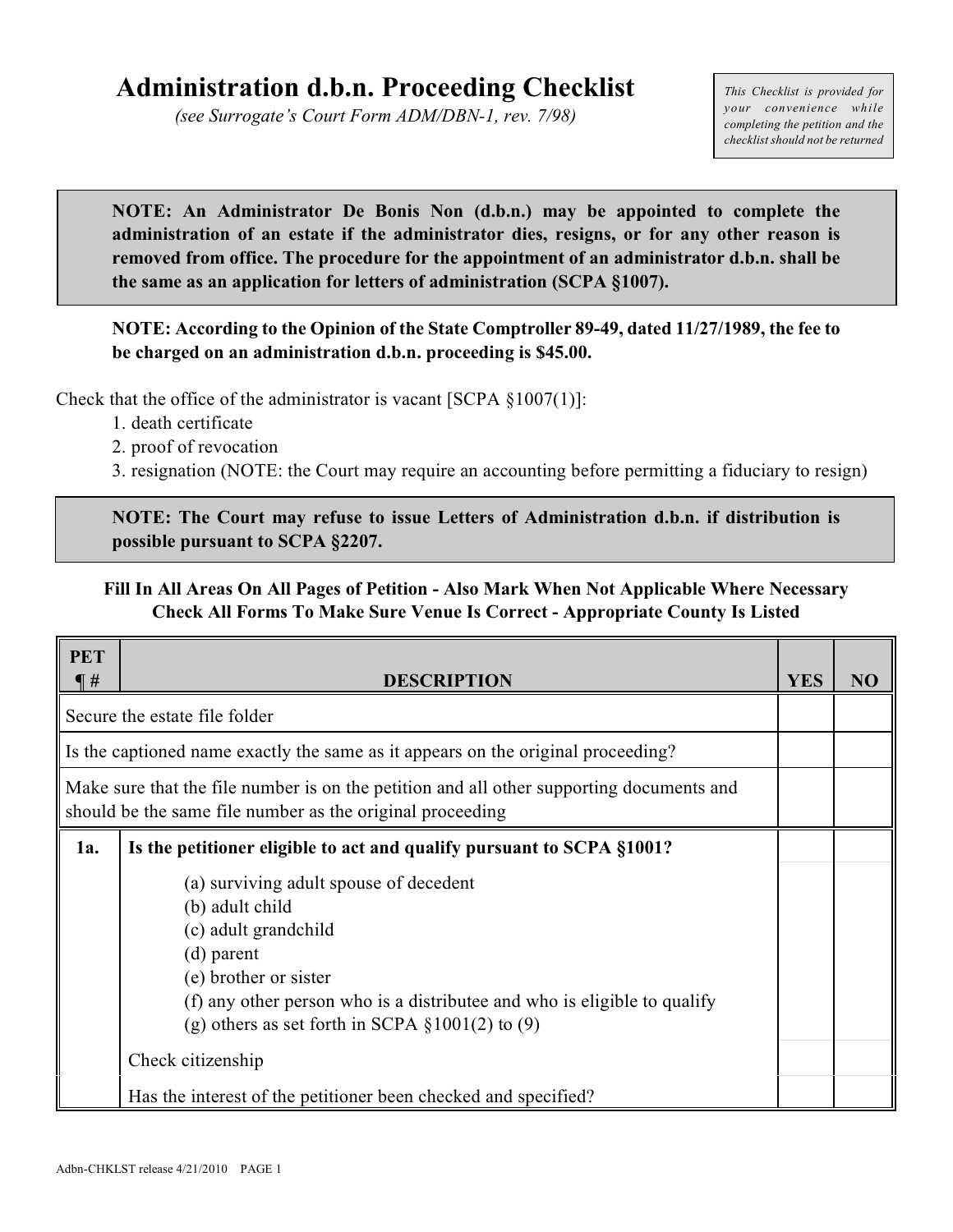| <b>PET</b><br>$\P$ # | <b>DESCRIPTION</b>                                                                                                                                                                                                                                                                                                                                                                                                                                                   | <b>YES</b> | NO |  |  |
|----------------------|----------------------------------------------------------------------------------------------------------------------------------------------------------------------------------------------------------------------------------------------------------------------------------------------------------------------------------------------------------------------------------------------------------------------------------------------------------------------|------------|----|--|--|
| 1b.                  | Is the proposed administrator an attorney?                                                                                                                                                                                                                                                                                                                                                                                                                           |            |    |  |  |
|                      | If so, has a statement been provided pursuant to $22NYCRR$ $207.16(e)$ ?                                                                                                                                                                                                                                                                                                                                                                                             |            |    |  |  |
|                      | <b>NOTE: Latter will need an accounting (see 22NYCRR 207.52)</b>                                                                                                                                                                                                                                                                                                                                                                                                     |            |    |  |  |
| 2.                   | Check date original letters were issued; insert name of original administrator<br>and date of death, resignation or removal                                                                                                                                                                                                                                                                                                                                          |            |    |  |  |
| $3.a-$               | Check value of unadministered property                                                                                                                                                                                                                                                                                                                                                                                                                               |            |    |  |  |
| 3.e                  | Check estimated gross rents of real property (if any) for period of eighteen (18)<br>months                                                                                                                                                                                                                                                                                                                                                                          |            |    |  |  |
|                      | Check that any pending or contemplated causes of action on behalf of the<br>decedent are listed and complete information is given                                                                                                                                                                                                                                                                                                                                    |            |    |  |  |
|                      | NOTE: If inconsistent with amount shown in original administration proceeding, an explanatory<br>affidavit may be required.)                                                                                                                                                                                                                                                                                                                                         |            |    |  |  |
| $\boldsymbol{4}$ .   | NOTE: Distributee - Any person entitled to take/share in property under EPTL §4-1.1 and 4-1.2.<br>(SUBMIT A FAMILY TREE IF REQUIRED BY THE COURT)                                                                                                                                                                                                                                                                                                                    |            |    |  |  |
|                      | Has the number of survivors been listed?                                                                                                                                                                                                                                                                                                                                                                                                                             |            |    |  |  |
|                      | Has "NO" been inserted in all prior classes?                                                                                                                                                                                                                                                                                                                                                                                                                         |            |    |  |  |
|                      | Has an "X" been inserted in all subsequent classes?                                                                                                                                                                                                                                                                                                                                                                                                                  |            |    |  |  |
|                      | NOTE: If alleged that the decedent was survived by no distributee or only one distributee or where<br>the relationship of distributees to the decedent is grandparents, aunts, uncles, first cousins or first<br>cousins once removed, has an Affidavit of Heirship been submitted - see Court Rules §207.16(c).<br>NOTE: If there are any deceased distributees, provide a copy of the death certificate or provide the $\parallel$<br>date of death.               |            |    |  |  |
| 5a.                  | Check that the names, relationship, domicile, mailing address and citizenship of<br>all distributees are listed in the petition                                                                                                                                                                                                                                                                                                                                      |            |    |  |  |
|                      | NOTE: Form ADM/DBN-3 has to be submitted from all adult competent persons listed under 5a<br>having a right to letters equal or prior to petitioner or a citation will be issued. Use ADM/DBN-4<br>form for all companies listed. All persons with an inferior right to letters should receive a notice of<br>application (forms ADM/DBN-5 & 6). ALL INTERESTED PARTIES MUST CONSENT THAT<br><b>BOND BE DISPENSED WITH OR FILING OF BOND WILL BE REQUIRED.</b>       |            |    |  |  |
|                      | NOTE: If any have died subsequent to the death of the decedent, a statement should be included<br>as to whether a legal representative has been appointed, and if so, name and title of such<br>representative, his/her address and the court which issued letters. If no legal representative has<br>been appointed, the distributees of such post-deceased distributee must be listed giving names,<br>relationship, domiciles, mailing addresses and citizenship. |            |    |  |  |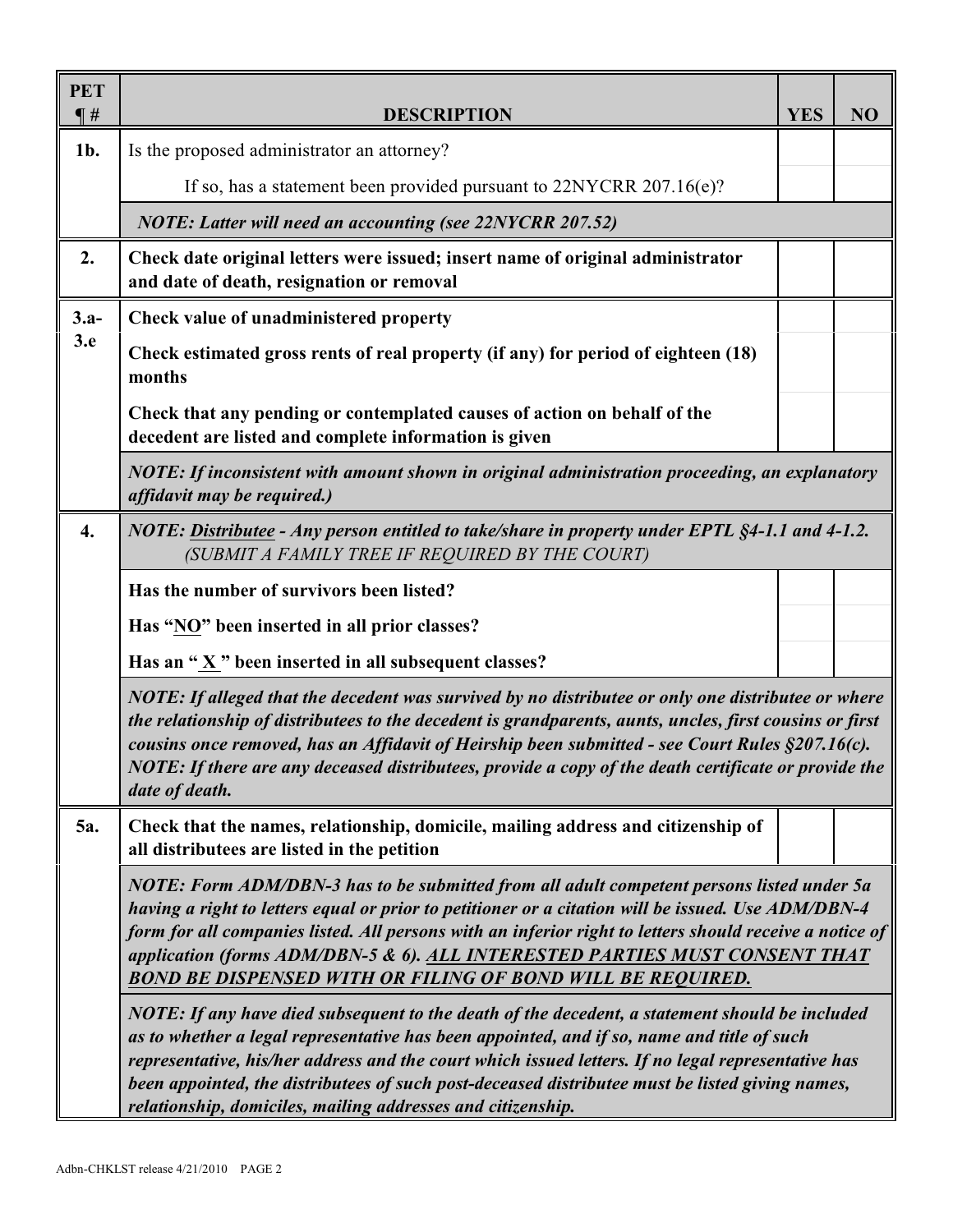| <b>PET</b><br>$\P$ # | <b>DESCRIPTION</b>                                                                                                                                                                                                                                                                                                                                                                                                                                               | <b>YES</b> | NO |  |  |  |
|----------------------|------------------------------------------------------------------------------------------------------------------------------------------------------------------------------------------------------------------------------------------------------------------------------------------------------------------------------------------------------------------------------------------------------------------------------------------------------------------|------------|----|--|--|--|
| 5b.                  | Same as 5a. above but are persons under disability                                                                                                                                                                                                                                                                                                                                                                                                               |            |    |  |  |  |
|                      | Are infants and persons under disability listed with required information?                                                                                                                                                                                                                                                                                                                                                                                       |            |    |  |  |  |
|                      | Are Schedules A, B, C and/or D attached?                                                                                                                                                                                                                                                                                                                                                                                                                         |            |    |  |  |  |
|                      | <b>NOTE: FOR INFANTS (Attach copy of birth certificate if required by court)</b>                                                                                                                                                                                                                                                                                                                                                                                 |            |    |  |  |  |
|                      | NOTE: IF THERE IS A COURT-APPOINTED GUARDIAN (FIDUCIARY) SUBMIT PROOF                                                                                                                                                                                                                                                                                                                                                                                            |            |    |  |  |  |
|                      | affidavit showing that diligent efforts have been made to locate unknown distributees or<br>cemetery and marriage records; telephone books; conversation with other distributees,<br>neighbors, etc.; records of varied Surrogate's Court; military records; Bureau of<br><b>Immigration &amp; Naturalization; Social Security Administration; Bureau of Vital Statistics;</b><br>Department of Motor Vehicles; Bureau of the Census; City directories; Internet |            |    |  |  |  |
|                      | <b>NOTE: PURSUANT TO SCPA §1003(4)</b><br>Jurisdiction over unknown distributees or distributees whose whereabouts are not known<br>need not be secured prior to the issuance of letters, but is required by publication of<br>citation in the accounting proceeding. The Decree granting Administration must so state.                                                                                                                                          |            |    |  |  |  |
| 6.                   | Verify that there are no other persons interested in this proceeding other than<br>those already mentioned.                                                                                                                                                                                                                                                                                                                                                      |            |    |  |  |  |
| 7.                   | Make sure outstanding debts or funeral expenses are listed. If none, so state.                                                                                                                                                                                                                                                                                                                                                                                   |            |    |  |  |  |
|                      | Under WHEREFORE Clause: has all relief requested been checked and<br>completed?                                                                                                                                                                                                                                                                                                                                                                                  |            |    |  |  |  |
|                      | Is petition dated, signed, verified, properly notarized (including proper jurat<br>and expiration date of notary's commission)?                                                                                                                                                                                                                                                                                                                                  |            |    |  |  |  |
|                      | Is Combined Verification, Oath and Designation signed?                                                                                                                                                                                                                                                                                                                                                                                                           |            |    |  |  |  |
|                      | does it set forth proposed fiduciary's physical address?                                                                                                                                                                                                                                                                                                                                                                                                         |            |    |  |  |  |
|                      | Is proposed fiduciary a bank? (submit a Consent and Designation)                                                                                                                                                                                                                                                                                                                                                                                                 |            |    |  |  |  |
|                      | Is attorney's name, address and phone number listed?                                                                                                                                                                                                                                                                                                                                                                                                             |            |    |  |  |  |
|                      | Is Part 130 Certification completed by attorney or self-represented party?                                                                                                                                                                                                                                                                                                                                                                                       |            |    |  |  |  |
|                      | if NOT, has a separate certification as to Part 130 signing requirements<br>been included?                                                                                                                                                                                                                                                                                                                                                                       |            |    |  |  |  |
|                      | If forms are computer generated, has a certification pursuant to Court Rules §207.4 been attached?                                                                                                                                                                                                                                                                                                                                                               |            |    |  |  |  |